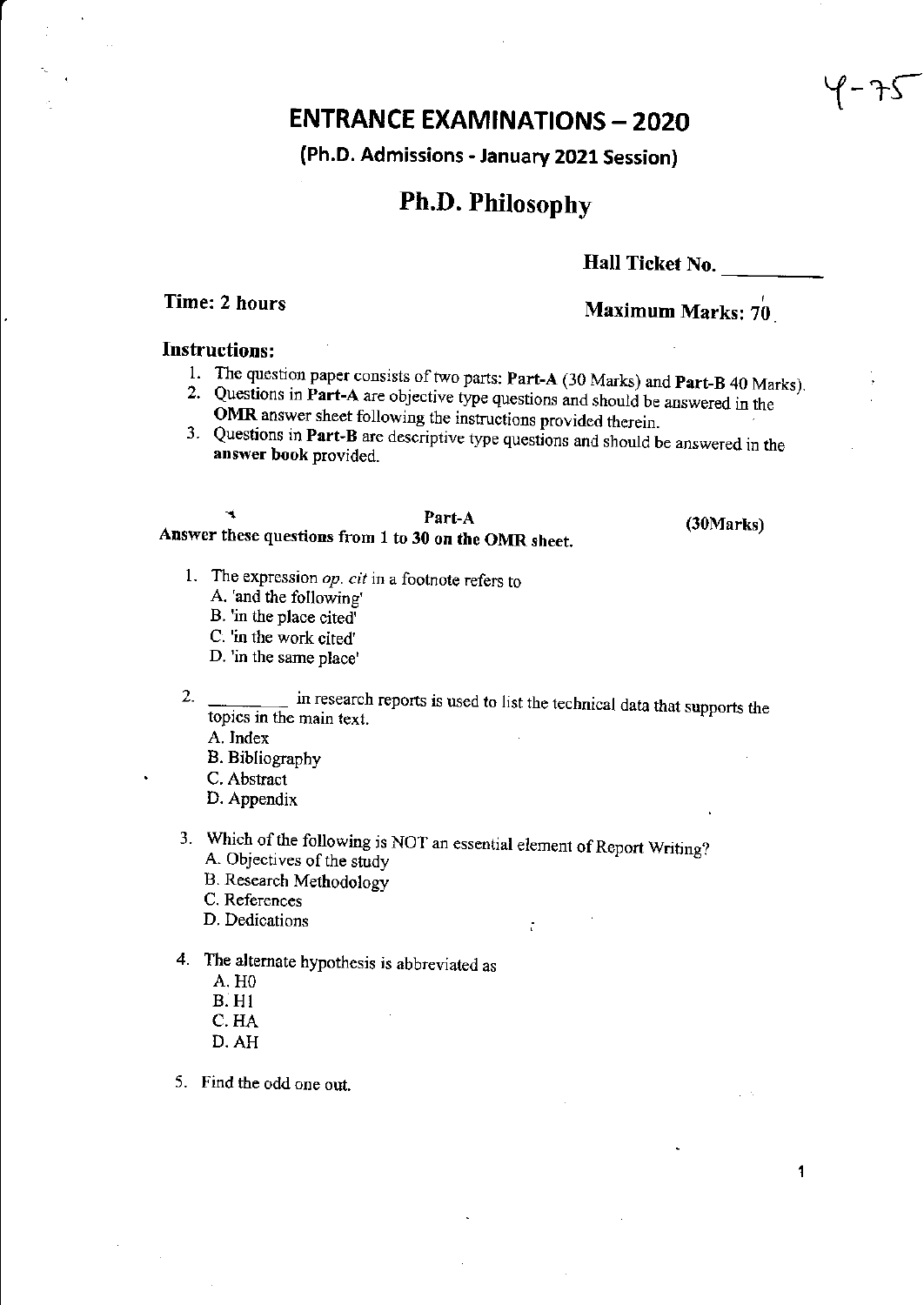- A. Abstract,
- B. Bibliography<br>C. Foreword
- Foreword
- D. Literature Review
- 6. What does ISSN stand for?
	- A. International standard Section Number
	- B. International Studies Section Number
	- C. International Standard Serial Number
	- D. International Studies Serial Number
- 7. Deconstruction is a popular method 0 f research in
	- A. Basic Science
	- B. Applied Science

C. Literature

- D. Computer Science
- 8. Which of the following statements are correct?
	- I. Applied Research is usually contrasted with Fundamental Research.
	- II. Applied Research is usually contrasted with Qualitative Research.
	- III. Philosophical research is generally carried out by means of empirical method.
	- IV. Philosophical research is generally carried out by means of conceptual method.
	- V. Plagiarism is a Methodological Problem.

VI. Plagiarism is an Ethical Problem.

- A. I, III and V
- B. II, IV and V
- C. II, IV and VI
- D. I, IV and VI

9. The UGC regulations meant for promotion of academic integrity and prevention of plagiarism are applicable to \_\_\_\_\_\_\_\_ of all higher educational institutions of India. (2020

- A. students, faculty, researchers and non-teaching staff
- B. faculty, researchers and non-teaching staff only
- C. students, faculty and researchers only
- D. students and researchers only
- 10. The argument

PI: All green things float

P2: All ducks are green

C: Therefore, all ducks float

is an example of

- A. A sound argument
- B. An invalid argument
- C. A valid, sound argument
- D. A valid, unsound argument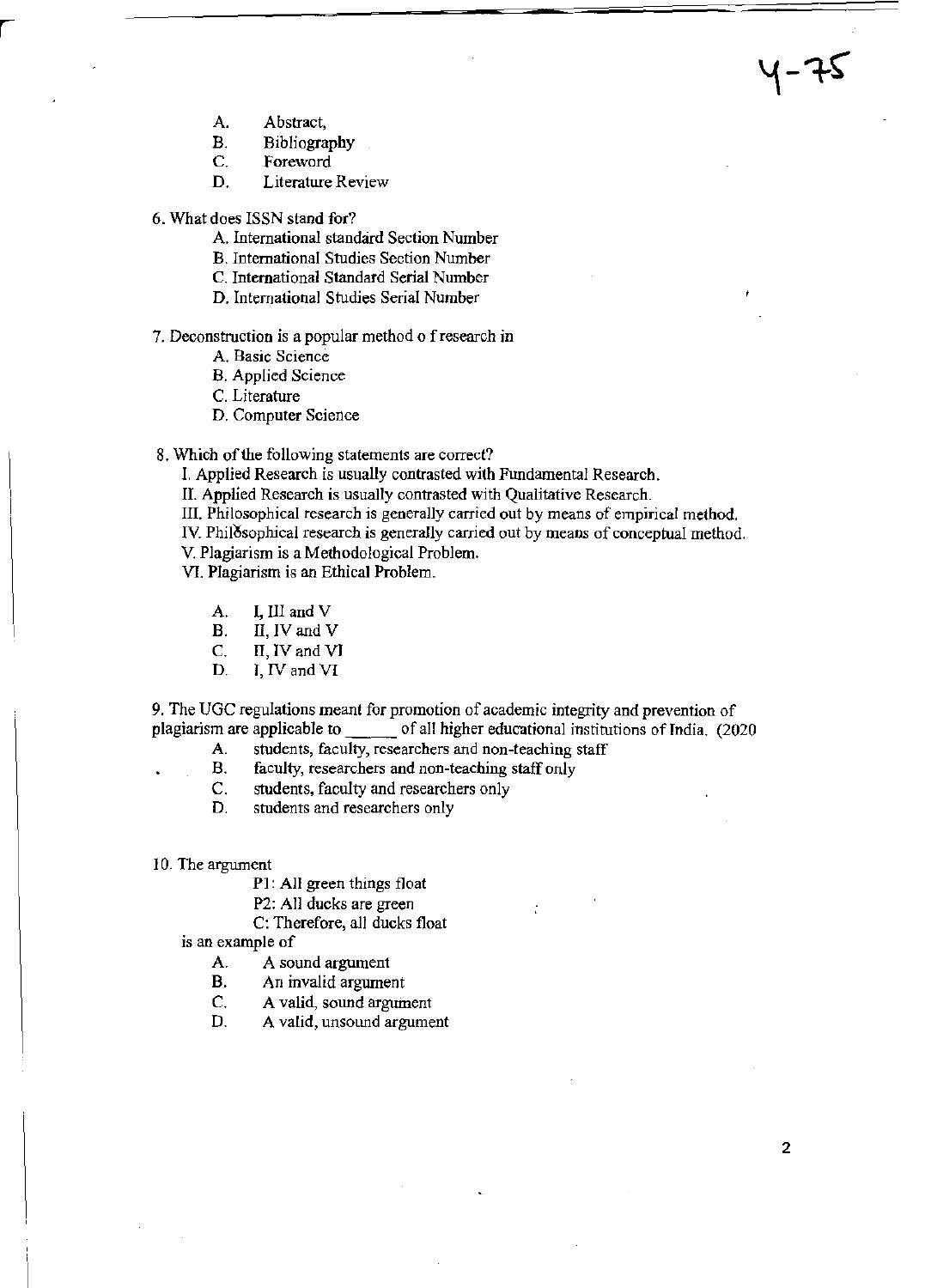Ł

- 11. One-fifth of a number is 10 more than one-tenth of that number. What is that number?
	- A. 50
	- B. 100
	- C. 150
	- D. 200
- 12. It is extremely important that our quote from an author (primary or secondary text) be (i) accurate
	- (ii) sensitive to the context
	- (iii) careful of the nuances
	- (iv) accessible
		- A.  $(i)$  and  $(ii)$
		- B. (i) and  $(iii)$
		- C. (ii) and (iii)<br>D. (i) and (iv)
		- $(i)$  and  $(iv)$
- 13. If you skip a word or phrase when quoting a passage in your writing, you insert a/an
	- A. Ellipsis
	- B. Epitaph
	- C. Hyperbole
	- D. Prolepsis-
- 14. Inductive logic proceeds from:
	- A. The general to the general
	- B. The particular to the general
	- C. The general to the particular
	- D. The particular to the particular
- 15. If "MAN" is coded to 14215, what is decoded from 8165?
	- A. GUN
	- B. GOD
	- C. WOMAN
	- D. INDIA

16. Jainism classifies *paroksajñāna* into

- A. *mati and avadhi*
- B. *avadhi and sruta*
- C. *mati and sruta*
- D. *avadhi and kevala*

17. Who among the following thinkers defined *pratyaksa* as *'kalpanapodam abhrantam*?

- A. Asanga
- B. Dignāga
- C. Dharmakirti
- D. Sāntaraksita

18. In which stage of *astanga yoga* the distinction between knower, known and knowledge disappears.

A. *Asamprajñātasamādhi*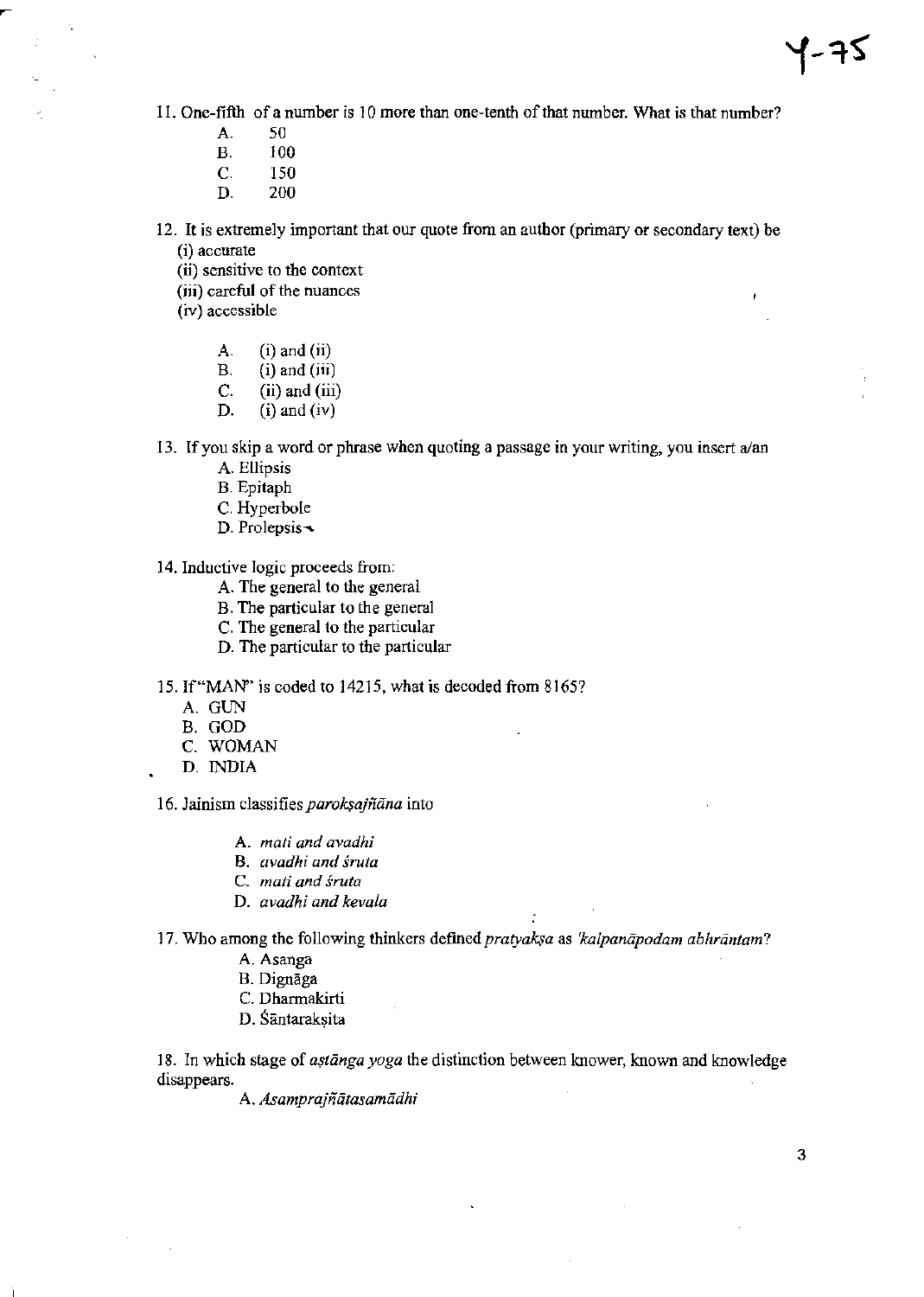- B. Samprajñāsamādhi
- C. *Siinandasamiidhi*
- D. Sāsmitāsamādhi

A. *Bhedānāmparimāņāt* 

B. *Samanvayal* 

C. *Sanghātaparārthatvāt* 

D. Kāraņakāryāvibhāgāt

## 20. Locke held that 'Primary Qualities' of physical objects

A. exist in the mind of the observer.

B. exist in the objects.

C. exist in both the mind of the observer and in the object.

D. exist in heaven, neither in the object nor in the mind of the observer

21. Which of the following have been said by Ludwig Wittgenstein in his *Philosophical Investigations?* 

(i) Philosophy is a battle against the bewitchment of our intelligence by means of language.

(ii) philosophical problems arise when language *goes on holiday* 

(iii) What is your aim in philosophy?--To shew the fly the way out of the fly-bottle.

(iv) Whereof one cannot speak, thereof one must be silent.

A. (i), (ii), (iii) B. (i), (ii), (iv) C. (ii), (iii), (iv) D. (i), (iii), (iv)

22. Which of the following are correct with respect to W.VO. QUine's philosophy?

(i) Quine has argued against the Analytic-Synthetic distinction but argued in favour of Indetenninacy of Translation.

(ii) Quine has refuted the Analytic-Synthetic distinction and, also, the Indetenninacy of Translation

 $\mathcal{L}$ 

(iii) Quine has argued in favour of Ontological Relativity and Indeterminacy of Translation

(iv) Quine has argued in favour of Naturalized epistemology and Ontological Relativity

A. (i), (ii), (iii) B. (i), (ii), (iv) C.  $(ii), (iii), (iv)$ D. (i), (iii), (iv)

23. For the truth of the proposition 'p implies q'

A. the truth of q is a necessary condition.

- B. the falsity of g is a necessary condition
- C. the truth of g is a sufficient condition.

D. the truth of q is both a necessary and a sufficient condition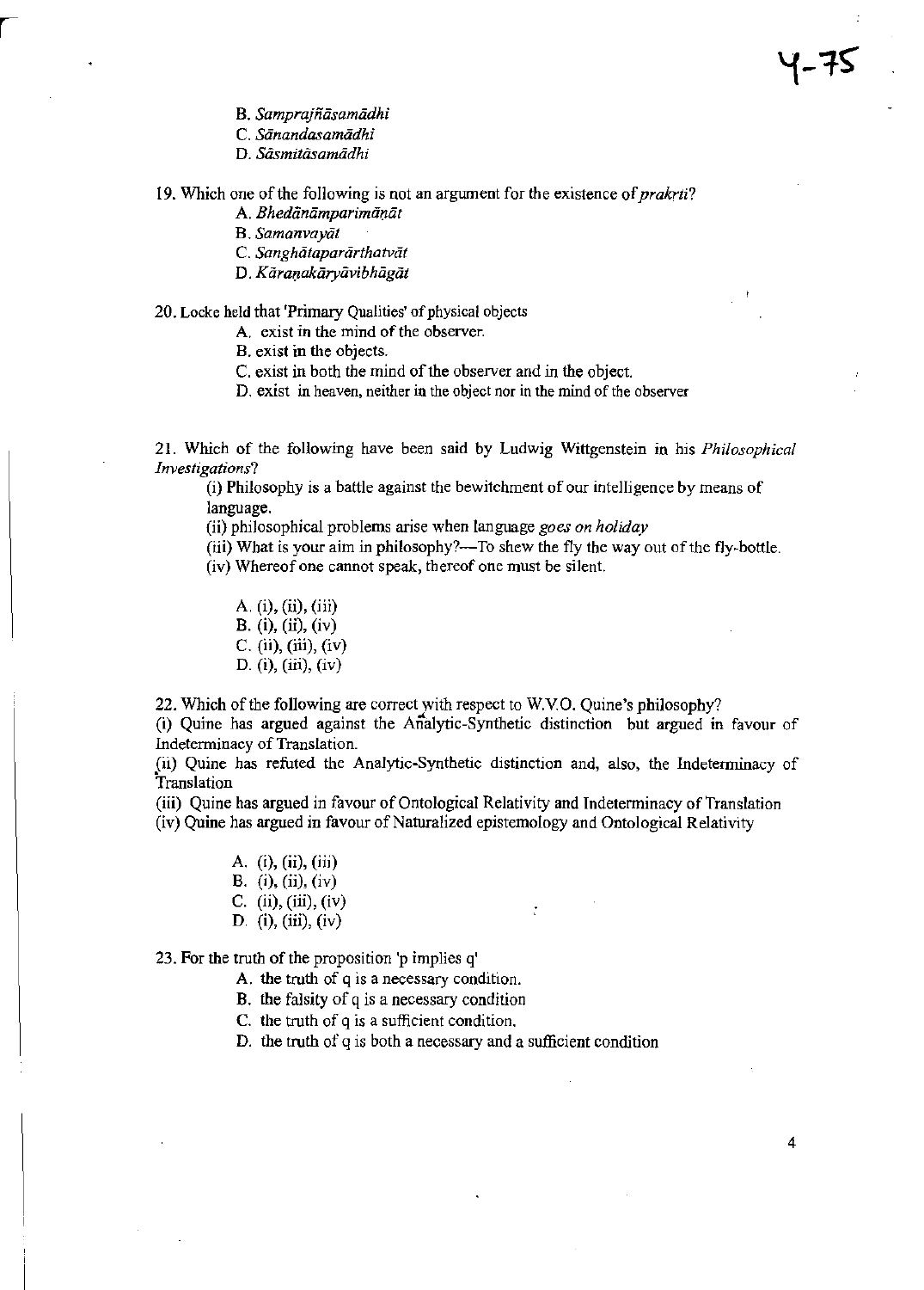24. What did George Berkeley mean about such things as tables and chairs when he denied the existence of matter?

- A. There are no unperceived tables and chairs.
- B. There are no tables and chairs.

 $\ddot{\phi}$ 

- C. Tables and chairs are really just swarms of particles in motion.
- D. Everything, including tables and chairs, is an illusion

25. Match the theories with the philosophers who advocated those theories.

|     | <b>Theories</b> | Philosophers  |
|-----|-----------------|---------------|
| I.  | Anvitābhidhān   | 1. Kumārila   |
| Π.  | Abhihitānvya    | 2. Dignāga    |
| Ш.  | Apoha           | 3. Bhartrhari |
| IV. | Sphota          | 4. Prabhākar  |
|     |                 | 5. Panini     |

|            | П | ИI | IV |
|------------|---|----|----|
| A. 1       | 2 | 3  | 5. |
| <b>B.4</b> | 3 | 2  | 1  |
| C.4        | 1 | 2  | 3  |
| D. 1       | 4 | 2  | 3  |

26. What is the order in which Kant presents categories of modality?

|    | I. Existence          |  |
|----|-----------------------|--|
|    | II. Possibility       |  |
|    | <b>III.</b> Necessity |  |
| A. | I, II, III            |  |
| В. | II, III, I            |  |
| C. | III, I, II            |  |
| D. | II, I, III            |  |
|    |                       |  |

27. Consider the two statements given below.

(i) If every cat is dog then it is false that there is at least one cat which is not a dog (ii) If it is false that there is at least one cat which is not a dog then every cat is a dog

 $\mathcal{L}^{\text{max}}$ 

Select the correct answer using the code given below

- A. Both  $(i)$  and  $(ii)$  are true.
- B. Both (i) and (ii) are false.
- C. (i) is true and (ii) is false
- $D.$  (ii) is true and (i) is false.

28. Who is well known for his distinction between narrative and metanarratives?

- A. Wittgenstein
- B. Lyotard
- C. Leibnitz
- D. Russell

29. White and Black are

A. Contrary to each other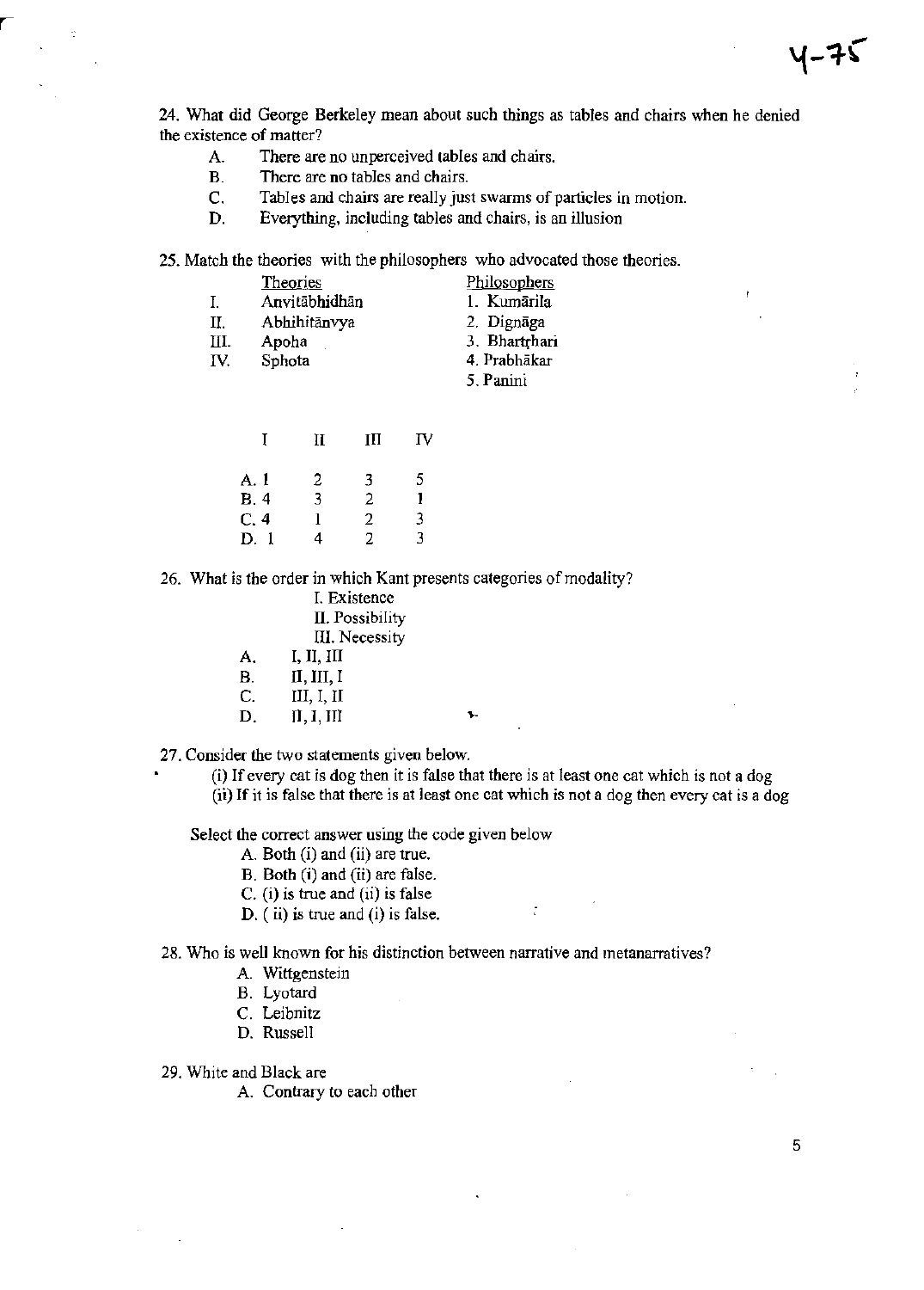- B. Contradictory to each other
- C. Both contrary and contradictory to each other
- D. Neither contrary to each other nor contradictory to each other

30. From 'it is raining', we can validly infer 'either it is raining or snow is green' by the Rule of

- A. Modus Ponens
- B. Modus Tollens
- C. Simplification
- D. Addition

# Part B (40 Marks)

### Section I: (20 Marks)

## 31. Critical Thinking 1 (10 Marks)

In our day to day lives, we experience dilemmas. Some are ethical in nature. For example, whether one should perform one's duty first to the family or to the nation when both demand duty from us at the same time. But there are interesting and important logical dilemmas as well. Two arguments may have opposite conclusions from the same or similar set of premises. Let us take a look at a pair of argwnents which provide us with a logical dilemma, a legendary case of an Athenian mother trying to persuade her son not to join politics, and subsequently, the response of her son.

Mother's argument:

If *you say what* is *just, men will hate you,· and* if you *say what* is *unjust, the gods will hate you; but in politics you must either say the one or the other; therefore, you will be hated.* 

Son's Argument:

If *I say what is just, the gods will love me; and if I say what is unjust, men will love me. In politics, I must say either the one or the other. Therefore, 1 shall be loved.* 

In the above pair of arguments, consider whether or not the arguments are cogent? Secondly check if the son's argument is a successful rebuttal to his mom's argument. Do you think both are valid arguments? Whose argument do you think is more persuasive and why? Critically analyze and discuss.

[Note: Your analysis need not exceed 250 words).

# 32. Critical Thinking 2 (10 Marks)

When there is an error in our reasoning or argument, it is called a fallacy. There are various ways in which an argument or reasoning can go wrong. We can identity some common mistakes in our reasoning as follows: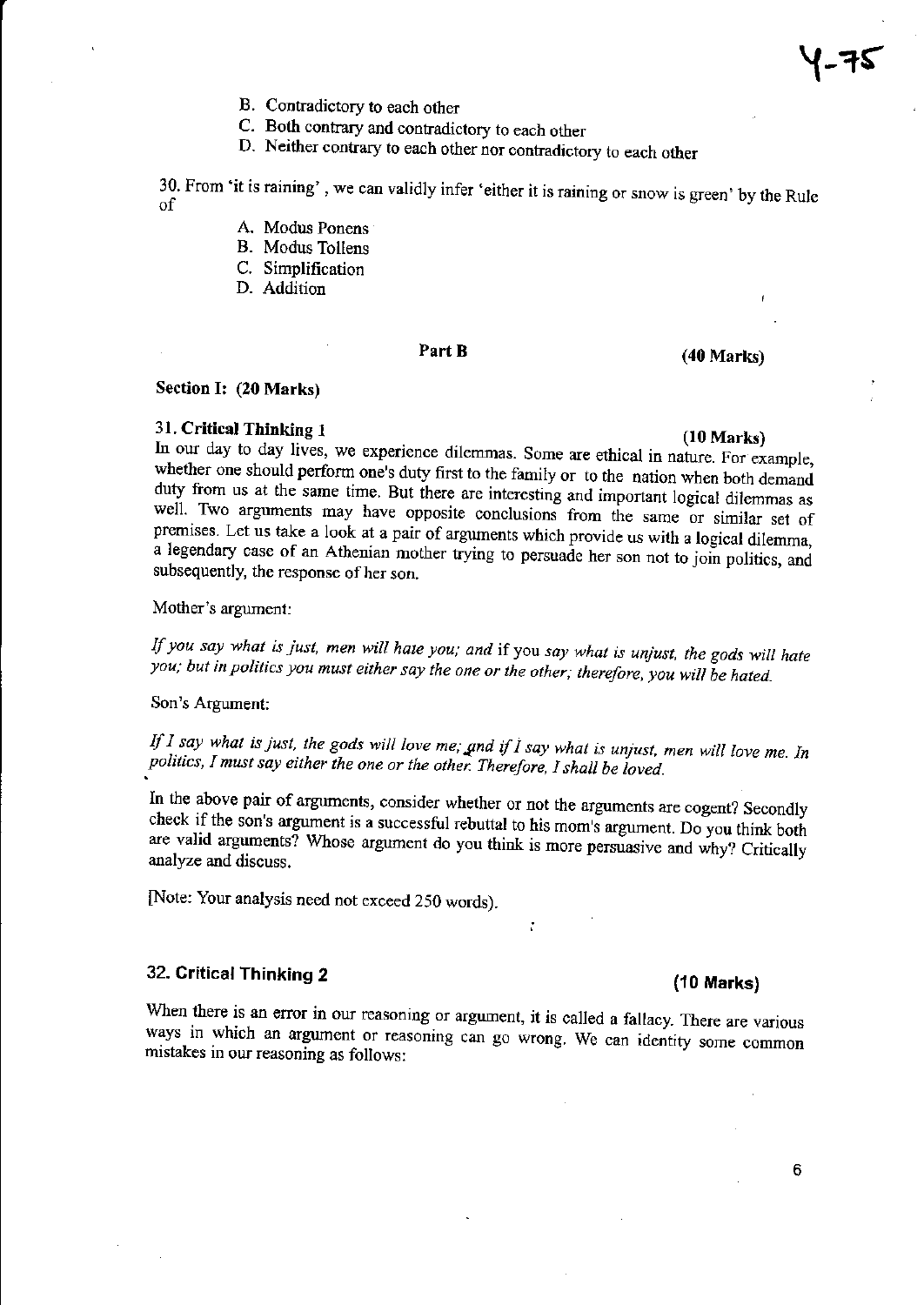1. When there is ambiguity of a tenn or word in an argument, that is, when a word has been used in different senses, then we commit a fallacy called fallacy of equivocation.

2. When we wrongly infer that an attribute of a whole is also the attribute of its part or parts, then we commit a fallacy called fallacy of division.

3. When one attacks one's opponent (insult, for instance) instead of finding fault with the argument presented by the opponent, then one is guilty of committing a fallacy called *ad hominem* (against the person).

, 4. When the truth of the conclusion is already presumed, then it commits the fallacy of *Petitio principii* [begging the question]

Use the above classification of fallacies to examine the arguments given below. Name the fallacy each commits and give reason to support your answer. Your answer shall not exceed 100 words. (2 x  $5 = 10$  marks)

a) My argument is flawless. But I know my opponent will attempt to refute my argument by her own fallacious, incoherent, illogical version of history because she is mamed to the feminist ideology which numbs all her mental faculty of reasoning.

b) Freedom of speech works to the advantage of the state for it is conducive to the interest of the community and the state that everyone enjoys liberty of expressing her sentiments and thoughts.

- c) God is love. Love is blind. Therefore God is blind.
- d) God has all the virtuous attributes. One of them of course is love. Therefore God is love.
- e) America is a rich country. Since my friend is an American, my friend is rich.

## Section-II (20 Marks)

33. Answer One of the following in SOO words on the booklet provided. (10 Marks)

- a. Critically evaluate Aristotle's critique of Plato's theory of Ideas.
- b. Explain and examine Descartes' *Cogito Ergo Sum.*
- c. Make an assessment of Locke's distinction between primary qualities and secondary qUalities.
- d. How is Hume's skepticism distinguished from Cartesian skepticism and Pyrrhonism.
- e. Critically evaluate Kant's notion of noumena.
- f. Explain and examine Russell's theory of descriptions.
- g. Can there be a private language? Explain your'answer with reference to Wittgenstein.
- h. Write an essay on Derrida's notion of Deconstruction.
- 34. Answer One of the following in 500 words on the booklet provided. (10 Marks)
	- a. What is the importance of the Buddhist concept of 'nama-rupa' in the exposition of the theory of Dependent Origination?
	- b. What is *samavaya?* What are the grounds for accepting *samavaya* as a distinct *padiirtha?*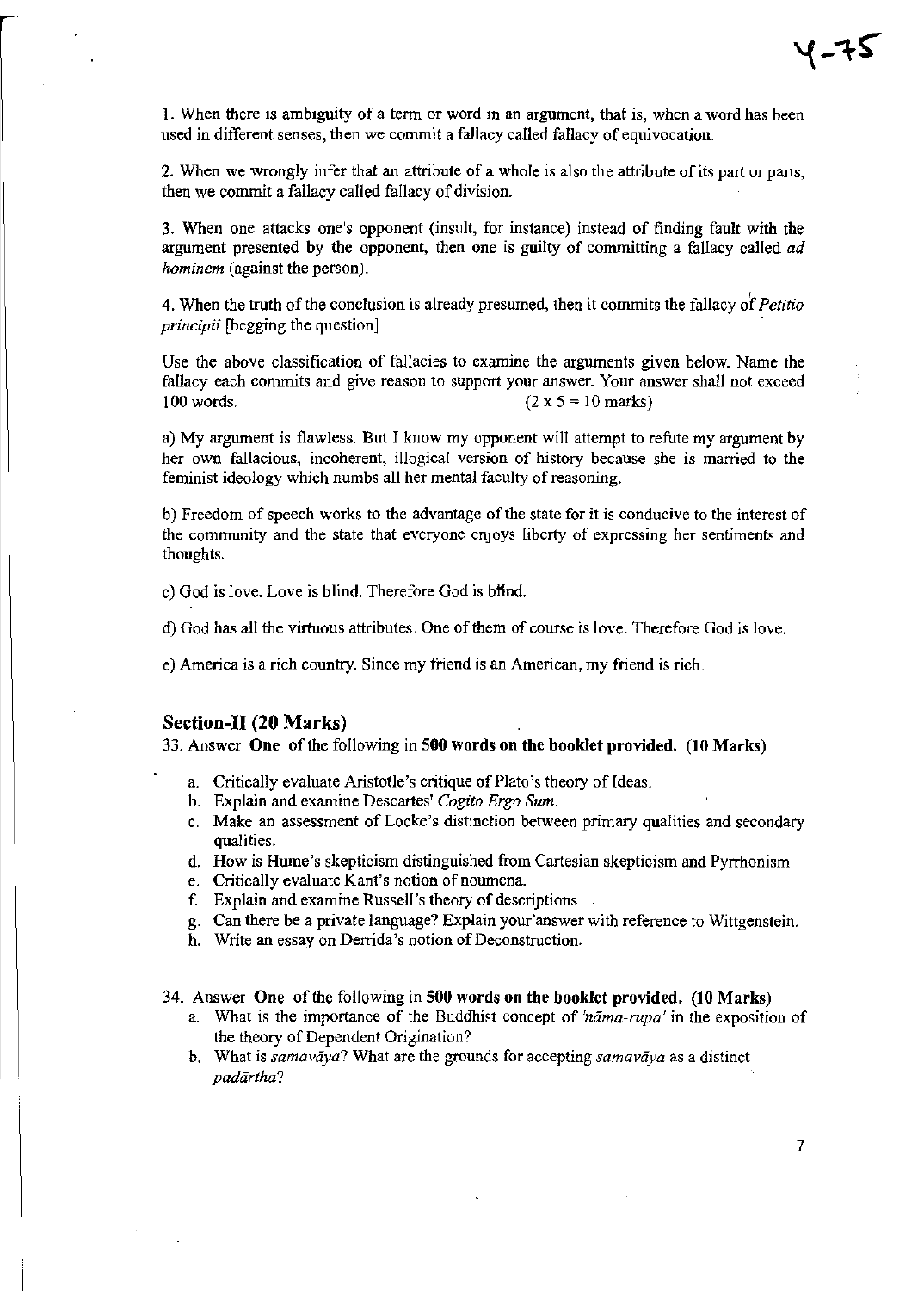

- c. Explain the role of involution in the world process according to Sri Aurobindo.
- d. Critically evaluate *satkaryaviida.*
- e. Discuss the relevance of Gandhian notion of non-violence in the present scenario.
- f. What is the significance of  $m\bar{a}y\bar{a}$  in Advaita philosophy? Explain.
- g. Make a brief note on Indian theories of meaning.
- h. Elucidate the concept of *bhakti* according to Višiștădvaita and show how it is related *tojniina* and *karma.*

 $\ddot{\cdot}$